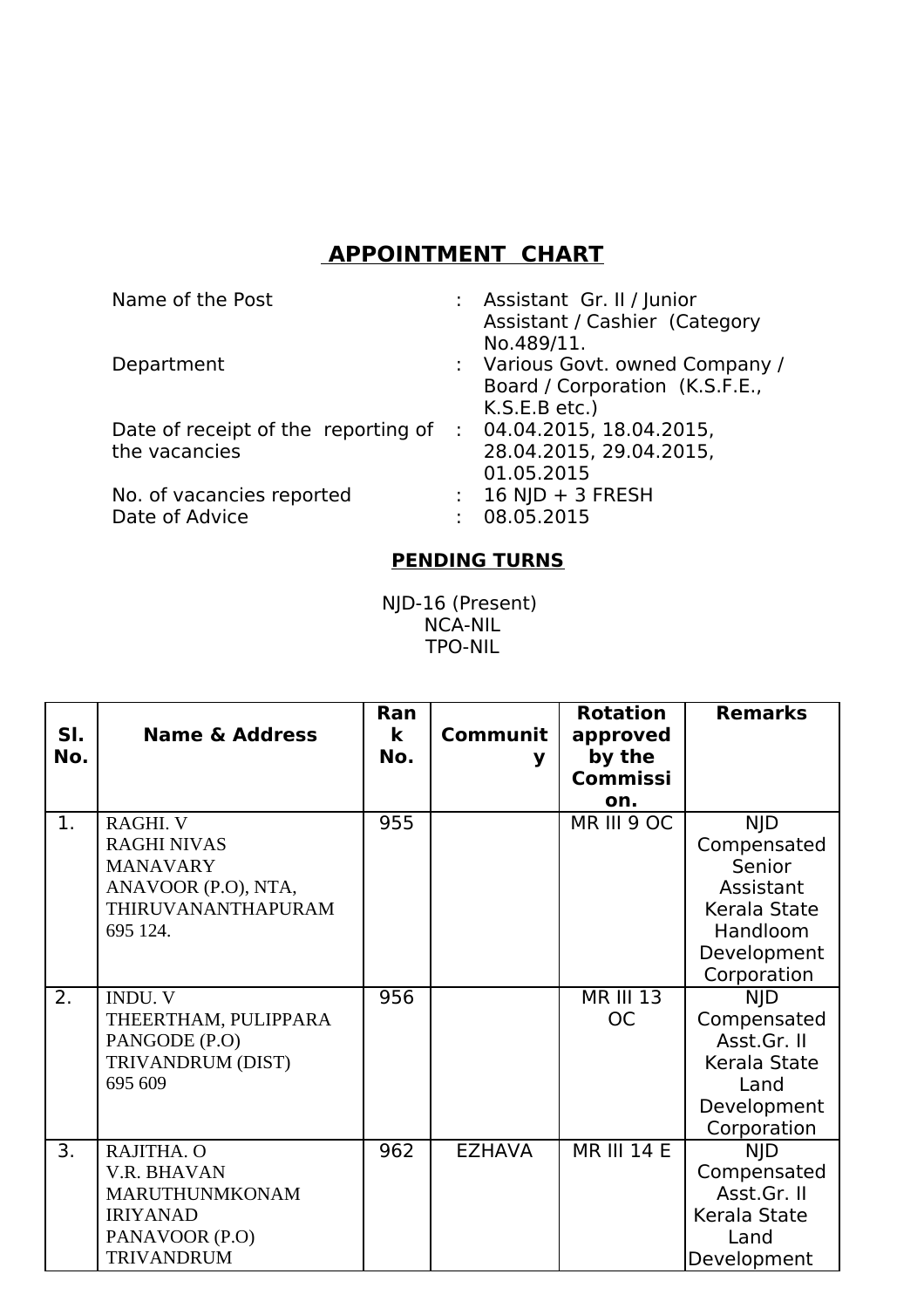|     | 695 568                                                                                                                |                 |                                  |                               | Corporation                                                                                              |
|-----|------------------------------------------------------------------------------------------------------------------------|-----------------|----------------------------------|-------------------------------|----------------------------------------------------------------------------------------------------------|
| 4.  | <b>ARUNDAS K.H</b><br>KATTAKANDI HOUSE<br><b>CHEKADY</b><br>PAKKAM POST<br><b>WAYANAD</b><br>673 579                   | 24<br>SL/S<br>T | <b>SCHEDULE</b><br><b>DTRIBE</b> | <b>MR VII 92</b><br><b>ST</b> | <b>NJD</b><br>Compensated<br>Asst.Gr. II<br>Kerala State<br>Land<br>Development<br>Corporation           |
| 5.  | UMA. M.S<br>44/1142, SUDARSANAM<br><b>KANNAPURAM</b><br>CHETTUPUZHA (P.O)<br><b>THRISSUR</b><br>680 621                | 959             |                                  | MR III 3 OC                   | <b>NJD</b><br>Compensated<br>Asst.Gr. II<br>Kerala State<br>Cashew<br>Development<br>Corporation<br>Ltd. |
| 6.  | <b>VALENTINE K GILBERT</b><br><b>KATTIKAT HOUSE</b><br><b>MARUVAKKAD</b><br>CHELLANAM (P.O)<br><b>KOCHI</b><br>682 008 | 2244            | <b>LATIN</b><br><b>CATHOLIC</b>  | <b>MR III 8</b><br>LC/AI      | <b>NJD</b><br>Compensated<br>Asst.Gr. II<br>Kerala State<br>Cashew<br>Development<br>Corporation<br>Ltd. |
| 7.  | DIVYA. V<br><b>ARADHANA</b><br>MEPPAYIL (P.O)<br><b>VADAKARA</b><br><b>KOZHIKODE DIST</b><br>673 109                   | 963             | <b>EZHAVA</b>                    | <b>MR III 45</b><br><b>OC</b> | <b>NJD</b><br>Compensated<br>Clerk Gr.I<br>Malabar<br><b>Cements Ltd</b>                                 |
| 8.  | <b>BIBIN BABY</b><br>ARALATTIL,<br>KANAKKARY(P.O)<br>PIN - 686 632                                                     | 4763            | Christian<br>Cheramar/<br>O.X    | <b>MR III 48</b><br>O.X       | <b>NJD</b><br>Compensated<br>Clerk Gr.I<br>Malabar<br><b>Cements Ltd</b>                                 |
| 9.  | <b>SREEJA RAMESAN</b><br><b>SREEJA BHAVAN</b><br><b>SASTHA NAGAR 110</b><br>KILIKOLLOOR (P.O)<br>KOLLAM - 691 004      | 964             | <b>EZHAVA</b>                    | <b>MR III 49</b><br><b>OC</b> | <b>NJD</b><br>Compensated<br>Clerk Gr.I<br>Malabar<br><b>Cements Ltd</b>                                 |
| 10. | <b>ASHAMOL. S</b><br>MANYAPPALLY<br><b>KAVUNKAL</b><br>PONNADU (P.O)<br><b>MNCY 111</b><br>ALAPPUZHA - 688 538         | 965             | <b>EZHAVA</b>                    | <b>MR V 83</b><br><b>OC</b>   | <b>NJD</b><br>Compensated<br>Clerk Gr.I<br>Malabar<br><b>Cements Ltd</b>                                 |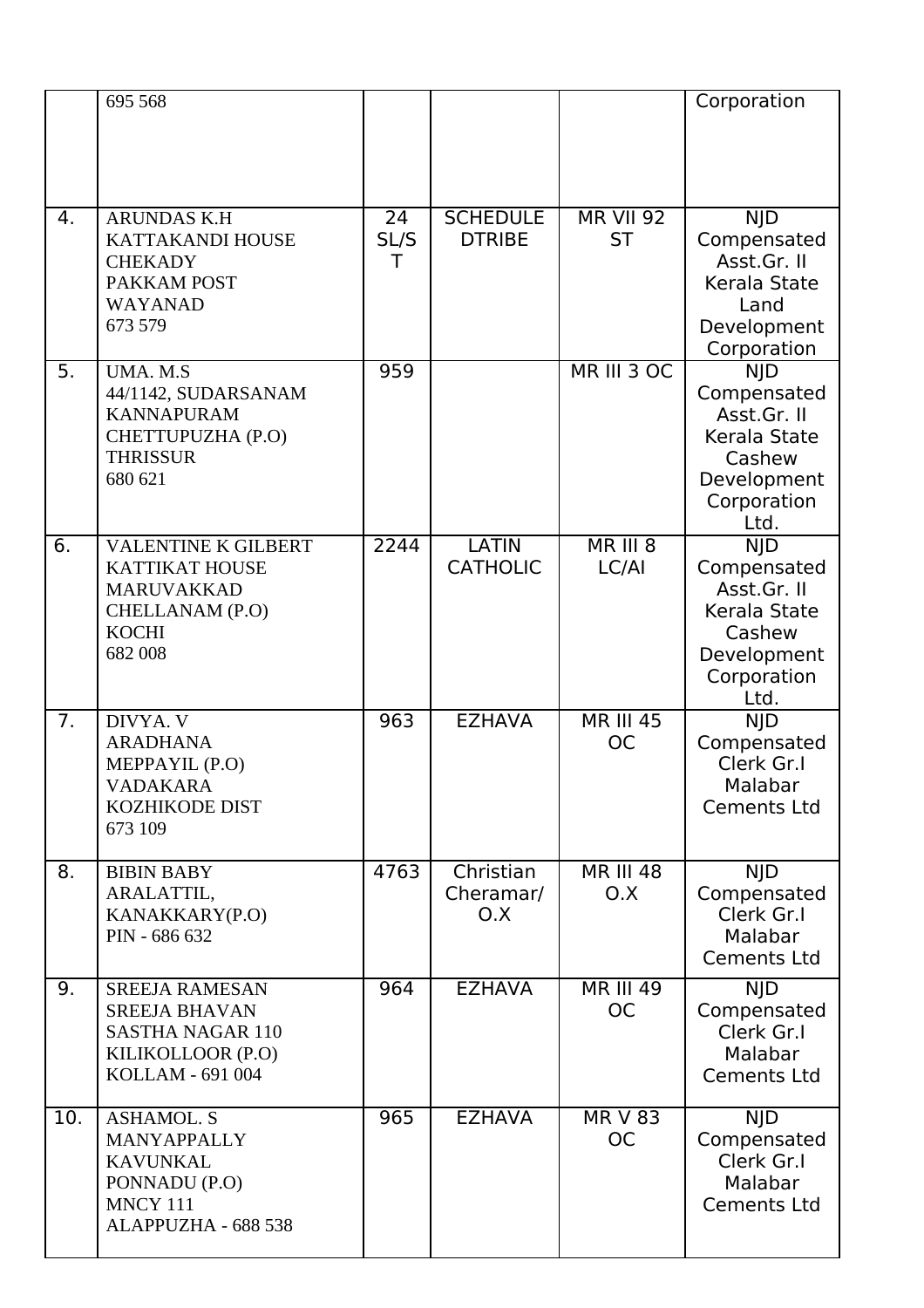| 11. | RESHMA, M.V<br>PUTHIYA PURAYIL HOUSE<br>KUPPAM, THALIPARAMBA<br><b>KUPPAM POST</b><br><b>KANNUR - 670 144</b>                             | 4698                              | <b>SCHEDULE</b><br><b>D CASTE</b> | <b>MR V 84 SC</b>             | <b>NJD</b><br>Compensated<br>Clerk Gr.I<br>Malabar<br><b>Cements Ltd</b>              |
|-----|-------------------------------------------------------------------------------------------------------------------------------------------|-----------------------------------|-----------------------------------|-------------------------------|---------------------------------------------------------------------------------------|
| 12. | <b>USHA KUMARI. V.C</b><br><b>RAVI NIVAS</b><br><b>NEDUMANI</b><br><b>NENMENI</b> (P.O)<br><b>KOLLENGODE</b><br><b>PALAKKAD - 678 506</b> | $16-$<br><b>PH</b><br>(ORT<br>HO) |                                   | 999 PH<br><b>ORTHO</b>        | <b>NJD</b><br>Compensated<br>Clerk Gr.I<br>Malabar<br><b>Cements Ltd</b>              |
| 13. | <b>LEENA THOMAS</b><br>PERANGHAT HOUSE<br>MALAKUNNAM (P.O)<br><b>CHANGANASSERY</b><br>686 552                                             | 966                               |                                   | <b>MR X 97</b><br><b>OC</b>   | <b>NJD</b><br>Compensated<br>Clerk Gr.I<br>Malabar<br><b>Cements Ltd</b>              |
| 14. | DIVYA. S<br><b>VALLIYIL VEEDU</b><br>THAMARAKULAM<br>KOLLAM (P.O)<br>KOLLAM - 691 001                                                     | 970                               | <b>EZHAVA</b>                     | <b>MR X 98 E</b>              | <b>NJD</b><br>Compensated<br>Clerk Gr.I<br>Malabar<br><b>Cements Ltd</b>              |
| 15. | KAVITHARAJ. K<br><b>AKHIL BHAVANAM</b><br>MARU. SOUTH<br><b>ALUMKADAVU</b><br>KARUNAGAAPPALLY<br>KOLLAM - 690 573                         | 1117                              | <b>VISWAKARM</b><br>A             | <b>MR X100 V</b>              | <b>NJD</b><br>Compensated<br>Clerk Gr.I<br>Malabar<br><b>Cements Ltd</b>              |
| 16. | PRASANTH KARIMBIL<br>KOLLARKUNNATH HOUSE<br>CHELARI,<br>VELIMUKKU (P.O)<br><b>MALAPPURAM</b><br>676 317                                   | 988                               | EZHAVA                            | <b>MR XII 42 E</b>            | <b>NJD</b><br>Compensated<br>Time Keeper<br>Gr.II in<br>Malabar<br><b>Cements Ltd</b> |
| 17. | <b>CHRISTY MICHAEL</b><br>KULATHUMKAL HOUSE<br>MELUKAVUMATTOM(P.O)<br>KOTTAYAM - 686 652                                                  | 25<br>SL/S<br>т                   | <b>SHEDULED</b><br><b>TRIBE</b>   | <b>MR XII 92</b><br><b>ST</b> | Ir Asst in<br>Kerala State<br>Financial<br>Enterprises                                |
| 18. | MITHA. M.K<br>K.G. SADANAM<br><b>NEAR GOVT HSS</b><br><b>KARAKULAM</b><br>KARAKULAM (P.O)<br>695 564                                      | 968                               |                                   | <b>MR XII 93</b><br><b>OC</b> | Ir Asst in<br>Kerala State<br>Financial<br><b>Enterprises</b>                         |